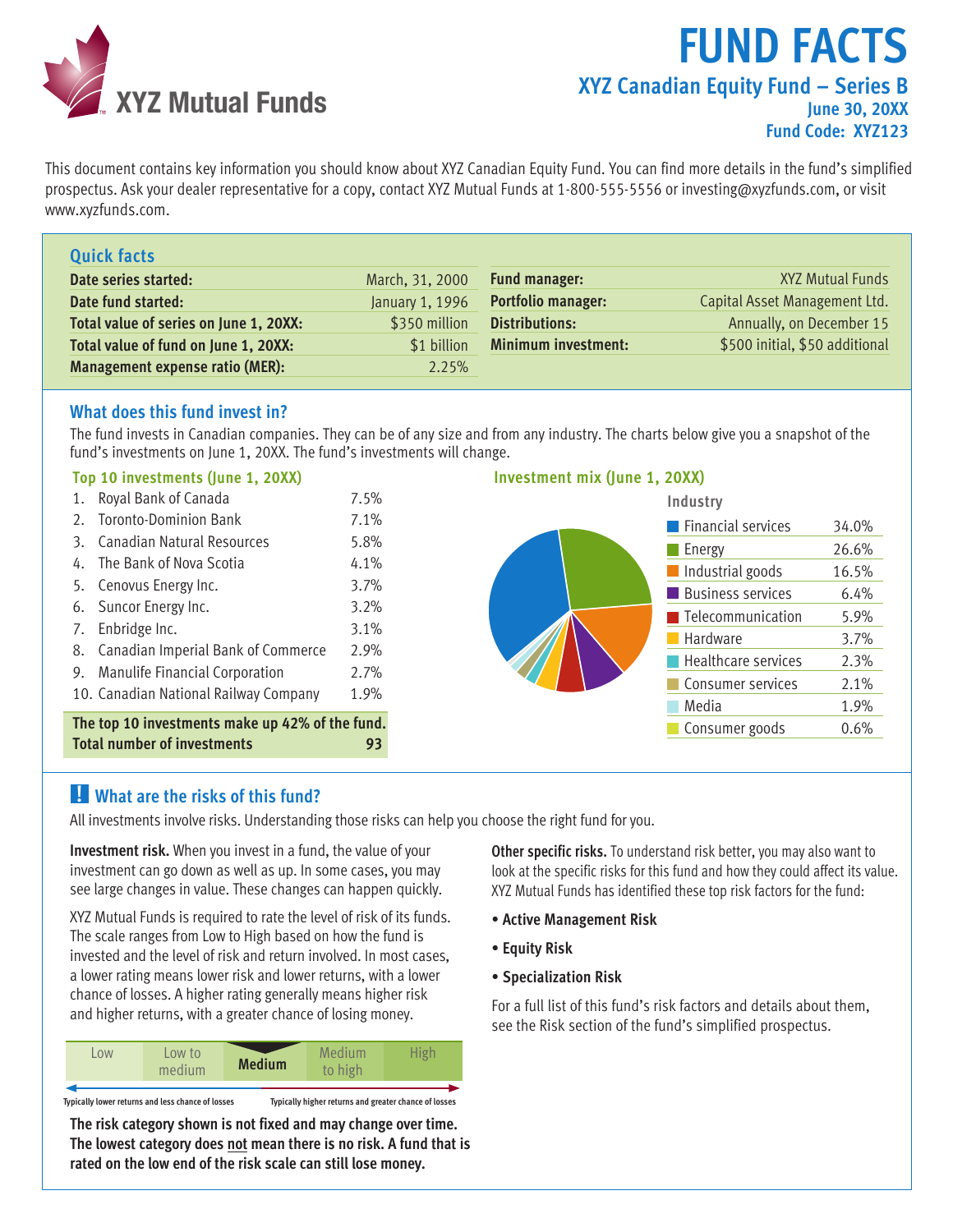

# **How has the fund performed?**

#### This chart shows you:

- how the fund has performed over the past 10 years
- • how the fund's return compares to the return of a one-year Guaranteed Investment Certificate (GIC). GIC data is from the Bank of Canada.



#### **Notes:**

- This chart does not tell you how the fund or GIC will perform in the future.
- Since the fund holds investments that are riskier than a GIC, it may have a higher return in some years and lose money in others.
- The fund's returns are after expenses have been deducted.
- Your actual after-tax return will depend on your personal tax situation.

#### **Things you should know:**

#### **a) Worst return**

The fund dropped in value in 3 of the last 10 years.

The worst quarterly return (3 months) of the fund since its start date was a drop in value of -24.7% in the 3-month period ending November 30, 2008. If you had invested \$1,000 in the fund at the start of this period, your investment would have dropped to \$753 after 3 months.

#### **b) Average return**

In the last 10 years, the fund generated an annual compounded return of 6.8%. This means if you had invested \$1,000 in the fund 10 years ago, your investment would now be worth \$1,930.

In comparison, the annual compounded return of a GIC, for the same period, was 1.6%. If you had invested \$1,000 in a one-year GIC 10 years ago and kept reinvesting the maturity amount from one year to the next, you would now have \$1,172.

#### **Are there any guarantees?**

Like most mutual funds, this fund doesn't have any guarantees. You may not get back the amount of money you invest.

# **Who is this fund for?**

#### **Investors who:**

- are looking for a long-term investment
- want to invest in a broad range of Canadian companies
- can handle the ups and downs of the stock market.

**.** Don't buy this fund if you need a steady source of income from your investment.

**Before you invest in any fund, you should consider how it would work with your other investments and your tolerance for risk.**

# **A word about tax**

In general, you'll have to pay income tax on any money you make on a fund. How much you pay depends on the tax laws where you live and whether or not you hold the fund in a registered plan, such as a Registered Retirement Savings Plan or a Tax-Free Savings Account.

Keep in mind that if you hold your fund in a non-registered account, fund distributions are included in your taxable income, whether you get them in cash or have them reinvested.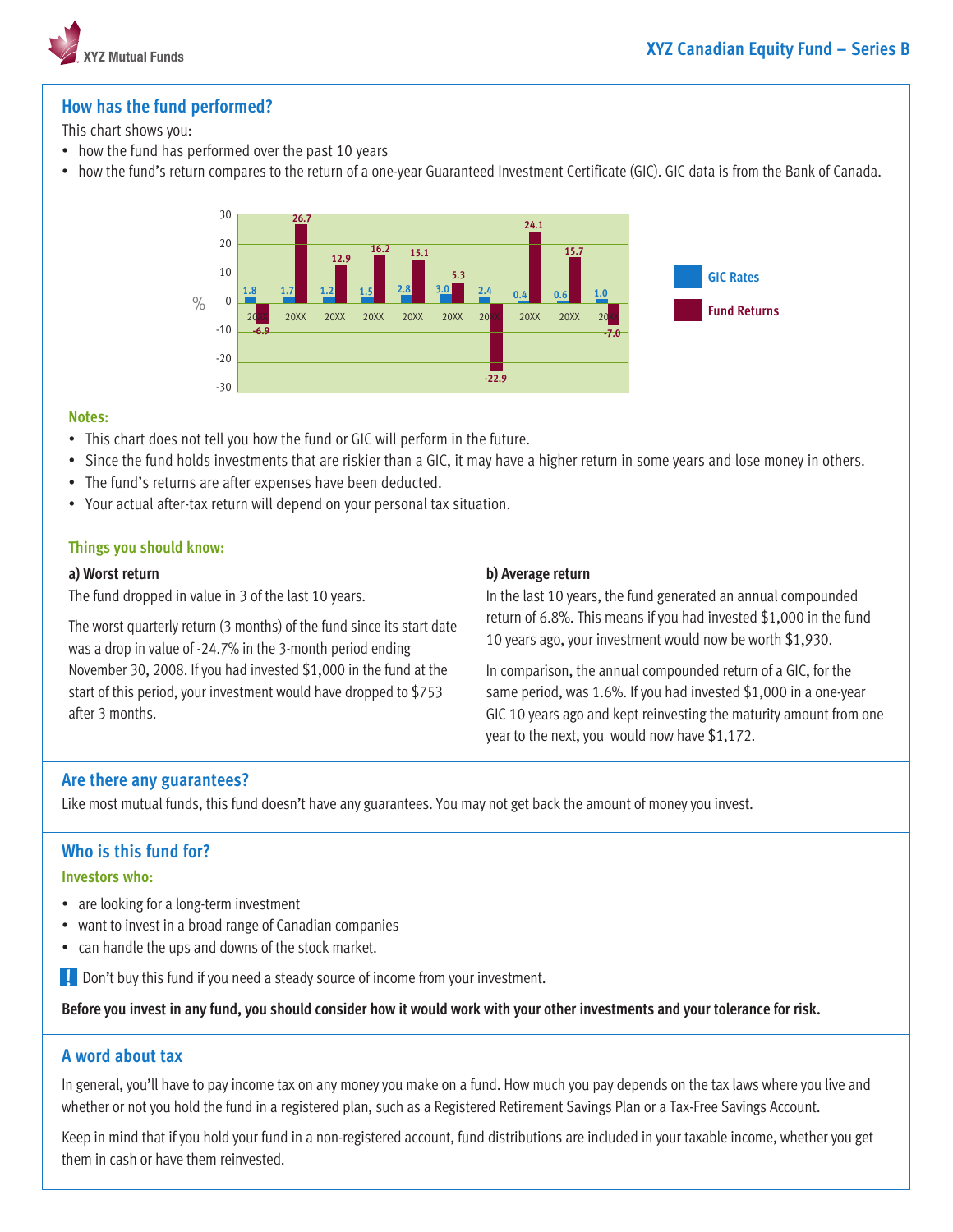

# **How much does it cost?**

The following tables show the fees and expenses you could pay to buy, own and sell Series B units of the fund. The fees and expenses are different for each series. Ask about other series that may be suitable for you.

#### **1. Sales charges**

You have to choose a sales charge option when you buy the fund. Ask about the pros and cons of each option.

| <b>Sales charge option</b> | What you pay                      |                                          |                                                                       | <b>How it works</b>                                                                                                                                                    |
|----------------------------|-----------------------------------|------------------------------------------|-----------------------------------------------------------------------|------------------------------------------------------------------------------------------------------------------------------------------------------------------------|
|                            | in per cent (%)                   |                                          | in dollars $(5)$                                                      |                                                                                                                                                                        |
| Initial sales charge       | 0% to 4% of the amount<br>you buy |                                          | \$0 to \$40 on every<br>\$1,000 you buy                               | • You and your dealer representative decide on the rate.<br>• The initial sales charge is deducted from the amount<br>you buy. It goes to your dealer as a commission. |
| Deferred sales charge      | If you sell within:               |                                          | \$0 to \$60 on every<br>\$1,000 you sell<br>from the amount you sell. | • The deferred sales charge is a set rate. It is deducted                                                                                                              |
|                            | 1 year of buying                  | $6.0\%$                                  |                                                                       |                                                                                                                                                                        |
|                            | 2 years of buying                 | 5.0%                                     |                                                                       | • When you buy the fund, XYZ Mutual Funds pays your                                                                                                                    |
|                            | 3 years of buying                 | 4.0%                                     |                                                                       | dealer a commission of 4.9%. Any deferred sales                                                                                                                        |
|                            | 4 years of buying<br>3.0%         | charge you pay goes to XYZ Mutual Funds. |                                                                       |                                                                                                                                                                        |
|                            | 5 years of buying                 | 2.0%                                     |                                                                       | • You can sell up to 10% of your units each year without<br>paying a deferred sales charge.                                                                            |
|                            | 6 years of buying                 | 1.0%                                     |                                                                       |                                                                                                                                                                        |
|                            | After 6 years                     | nothing                                  |                                                                       | • You can switch to Series B units of other XYZ Mutual                                                                                                                 |
|                            |                                   |                                          |                                                                       | Funds at any time without paying a deferred sales<br>charge. The deferred sales charge schedule will be<br>based on the date you bought the first fund.                |

#### **2. Fund expenses**

You don't pay these expenses directly. They affect you because they reduce the fund's returns. As of March 31, 20XX, the fund's expenses were 2.30% of its value. This equals \$23 for every \$1,000 invested.

#### **Annual rate (as a % of the fund's value)**

| Management expense ratio (MER)<br>This is the total of the fund's management fee and operating expenses. |       |
|----------------------------------------------------------------------------------------------------------|-------|
| XYZ Mutual Funds waived some of the fund's expenses.                                                     |       |
| If it had not done so, the MER would have been higher.                                                   | 2.25% |
| Trading expense ratio (TER)                                                                              |       |
| These are the fund's trading costs.                                                                      | 0.05% |
| <b>Fund expenses</b>                                                                                     | 2.30% |

#### **Trailing commission**

XYZ Mutual Funds pays your dealer a trailing commission for as long as you own the fund. The trailing commission is paid out of the management fee. It is for the services and advice that your dealer provides to you. The rate depends on the sales charge option you choose:

• **Initial sales charge** – up to 1.0% of the value of your investment each year. This equals \$10 each year for every \$1,000 invested.

• **Deferred sales charge** – up to 0.50% of the value of your investment each year. This equals \$5 each year for \$1,000 invested.

These trailing commission payments may create a conflict of interest by influencing the dealer or its representatives to recommend the fund over another investment. Ask your dealer representative for more information.